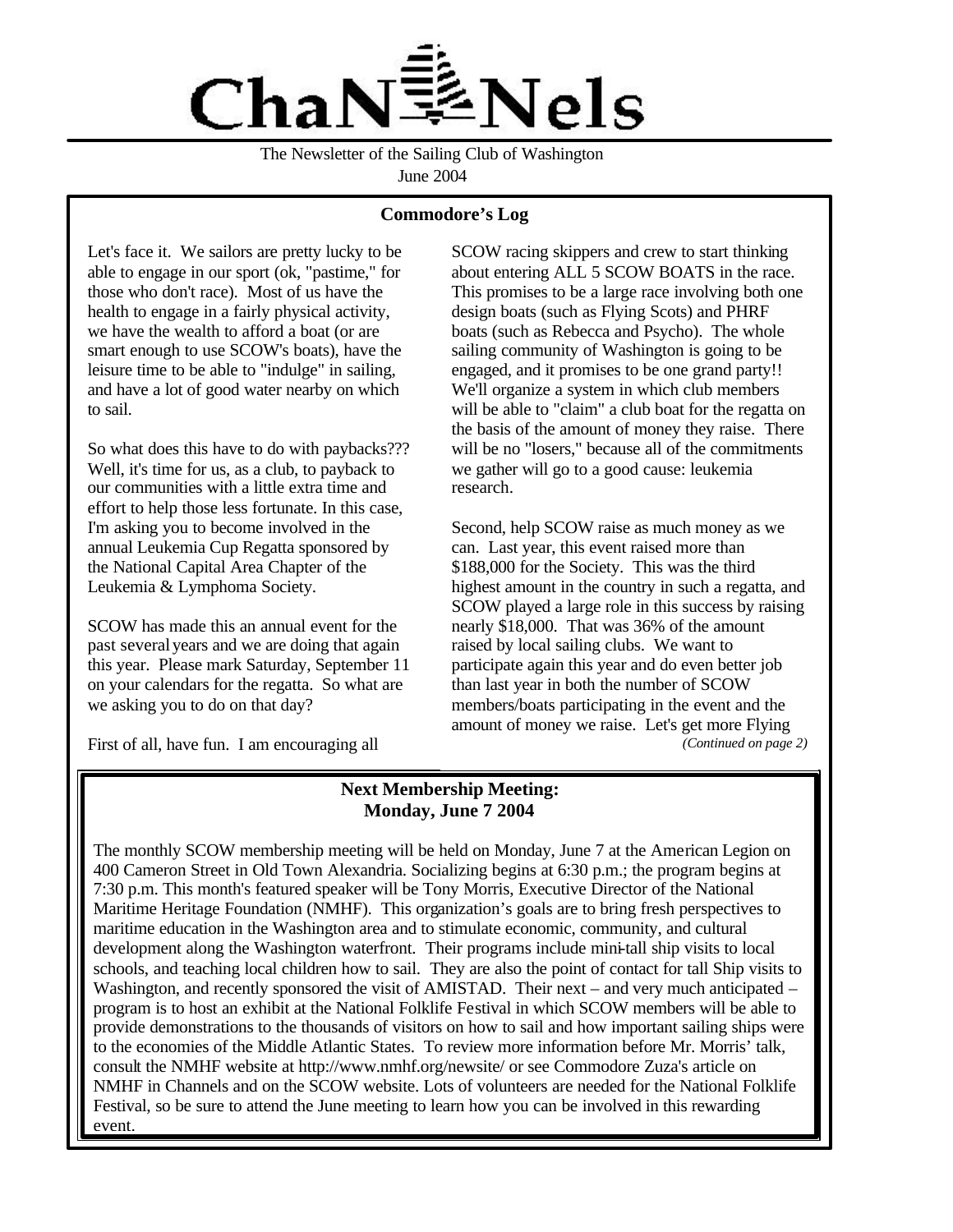### *(Continued from page 1)*

Scots to race and create our own one-design fleet.

Third, help us run the event. We have a small group that is meeting with Leukemia Society officials in preliminary planning. Soon, we will be doing more planning within SCOW to develop a fair method of allocating club boats to the most successful fund raisers and will be looking for members to help with the final, nitty-gritty details.

The "bottom line" for you is that you would not only have a lot of fun, you would also be helping a very worthwhile organization move closer to a cure for a terrible group of diseases. So, please mark September 11 on your calendar.

Should you be interested in a more active roll in the event, please contact me at Commodore@scow.org with your name and contact information.

Sail fast! Live slow.

*Len Zuza*

# **SCOW Skipper News** Karyl Owings

## **New Skippers**

The new sailing season is well underway, and SCOW has some new Skippers who will be joining us on the water. The following sailors have completed all of the steps necessary to become fully accredited Skippers with lock combination and boat reservation privileges. Let's all welcome:

Mike Lyons - Flying Scots

Victor Souphom - Flying Scots

Steve Deatherage - Cruisers

We have several more people in the pipeline who have passed their Flying Scot Checkout Exams, and are just a step away from receiving that locker combo: Jean-Pierre Ple, Ria Ple, Kevin Roland, Ron Sheldon &

Monica Ross

## **SCOW Tutors**

The scow Tutor Program matches individuals interested in improving their sailing skills (Tutees) with Scow Qualified Skippers (Tutors) who give their time to help members become more experienced with the club's Daysailors and Cruising Boats.

To be an eligible Tutee, a Scow Member meets one of the following criteria:

- 1. Is a checked out Scow Skipper, or
- 2. Completed a Scow Sailing Course, or

3. Passed the Scow Written Exam and has sailing experience.

To participate in the program as a Tutee, send me a brief summary of your sailing experience. If you are a Qualified Scow Skipper and would like to participate as a Tutor, please let me know.

At press time, there are up to two **open seats** for the **Basic Sailing Class** (Session II) that starts on June 9. If you are interested in joining this training session, please email training@scow.org. SCOW's Basic Sailing Class truly focuses on "the basics". You do not need to know anything about sailing to take this course. There is also plenty of room available in the Basic Sailing Class (Session III) that starts on September 15. There are slots available for both of the Capsize Classes to be held July 24 and August 21. We hear this class is "lots of fun!"

**Thanks** to the following skippers for volunteering to be Tutors: Mary Bashore, Phil Bender, Robert Christopher, Donna Cohen, Bill Davenport, John Dickinson, Larry Gemoets, Ginny Ivin, David Johnson, Bob Lucas, James Metcalf, Karyl Owings, William Patton, David Richter, John Rogers, John Roland and Thomas Unger.

ChaN<sup>1</sup>>Nels

can also be read at: www.scow.org. Submit articles to

### channels@scow.org

by one week after the monthly meeting. Use any means, but email is preferred. If you would like a copy of the 2004 ChaNNels editorial calendar, please request via email to channels@scow.org or inperson at the January meeting. *Lisbeth Lyons, Editor Chris Chubb, Layout Editor*

*Monika O'Connor, Mailing Lists*

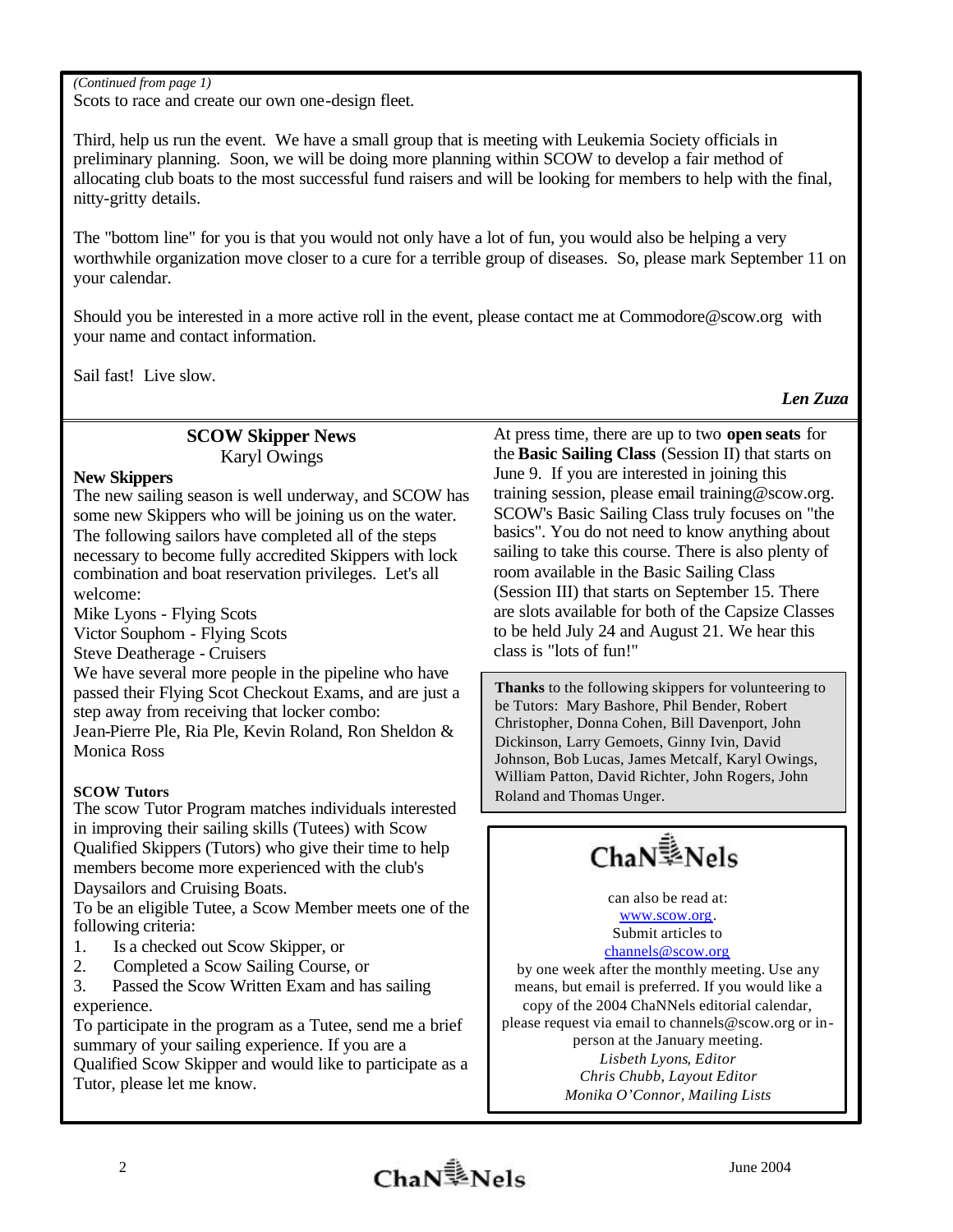## **Sun & Fun (and Safety, too!)**

As the Washington, D.C. weather heats up, so does the need for protection from harmful overexposure to the sun. The American Academy of Dermatology recommends this: "Avoid deliberate excessive exposure such as sunbathing or days at the beach." For many sailors, this is not a practical option. However, there are preventative methods sailors can take while on the water. According to the Academy, here are a few:

Wear a wide-brimmed hat when you are out in the sun.

Wear UV-blocking sunglasses and protective clothing.

Use a sunscreen (lotion, gel, cream, wax stick) with a Sun Protective Factor (SPF) of 15 or higher, and preferably a "broad spectrum" sunscreen that blocks both UVA and UVB radiation.

Apply sunscreen correctly-that is, re-apply every two hours, using one ounce per application to cover the entire body for adequate protection.

In addition, be sure to listen to daily weather reports on the UV Index.



**"Knot" much happening at Checkout Day for Victor Souphom, Jay Weitzel, & J.P. Ple**

## **What is the UV Index?**

The Ultraviolet (UV) Index is issued daily by the National Weather Service and the Environmental Protection Agency. It provides the next day's estimated amount of exposure to UV radiation, on a scale of 0 to 10+.

|         | Index Number Exposure Level |
|---------|-----------------------------|
| $0 - 2$ | Minimal                     |
| $3-4$   | Low                         |
| $5-6$   | Moderate                    |
| $7-9$   | High                        |
| $10+$   | Very High                   |

Special care should be taken when the UV Index predicts exposure levels of Moderate or higher. (Source: American Academy of Dermatology)

## **Talk Like A Sailor**

*No, not those words! We mean the G-rated version: a vocabulary of sea terms! Each month, compliments of Vice Commodore Jay Weitzel, we'll share the origin and meaning of a nautical term taken from "Origins of Sea Terms," written by John G. Rogers and published by the Mystic Seaport Museum.* 

## Talk Like a Sailor in…June

A lot of expressions have come from the sea. You didn't know it, but you may have been talking like a sailor for years! This month, a few everyday expressions take on a new, nautical meaning.

## *"Line"*

OK, when you needed to tie down your lawn furniture last year during Isabel, you got some rope out of the garage. But, when you step onboard a boat, there isn't any rope. Well, there's a lot of stuff that LOOKS like rope, but any piece of rope on a boat that has any designated use is called a "line." One nautical writer defined "rope" as "the stuff that lines are made from." Why the different name? Well, the term "line" has been used since at least the fifteenth century. The Latin word "linea" meant a cord or thread made of hemp or flax. The word became "ligne" in Old French, and finally "line" in Old English. For some reason, though, when you finally learned what all those lines on a boat were for, you were said to have "learned the ropes." Go figure!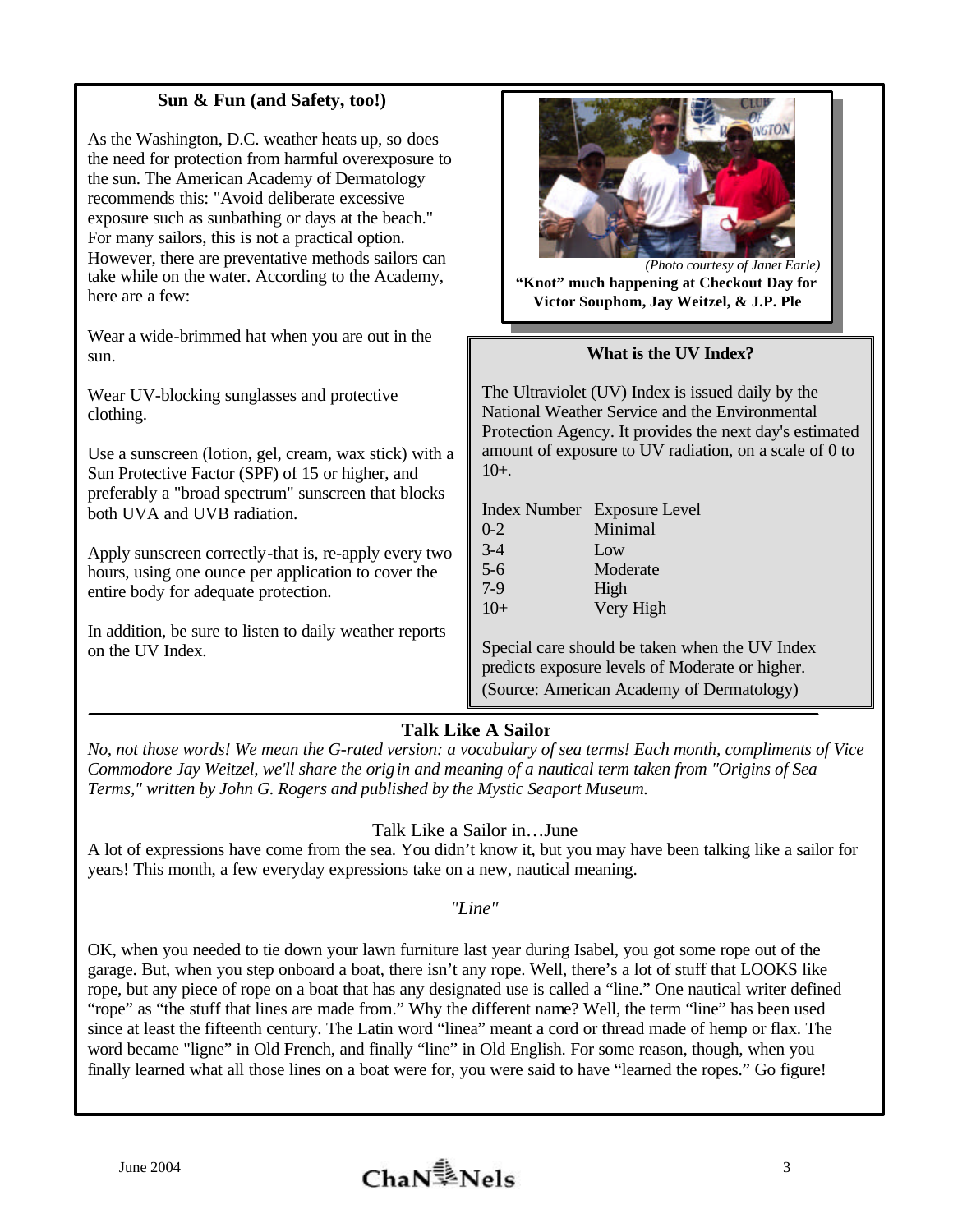# **Off to the Races with SCOW**

Genie Williford

### **Tuesday Night SCOW Flying Scot Racing is On!**

Join SCOW on Tuesday nights for Spring/Summer racing on the Potomac. Meet between 5:30 p.m. - 5:45 p.m. by the small cranes to put boats in the water. The skippers meeting is conducted at 6:00 p.m. The goal of the first few races of this weekly series is to have a skipper on board each boat who has experience with racing to demonstrate for and coach those who are learning. If you are a Flying Scot skipper who has racing experience and can join us please let me know. We'd like to have one "old hand" for each boat. For Flying Scot Skippers who would like to try your hand at racing... this is the time to come out! Of course, if you own a Flying Scot and wish to join us, please do. For racing rules in brief, please see: see http://ussailing.com/rules/RulesInBrief.htm

Other SCOW racing events in recent weeks include:

**Tucker Thompson Seminar** – A record 64 racing enthusiasts turned out for this excellent seminar that was both educational and great fun. Thank you to those who attended.

**April Regatta** – What a success! Several SCOW members took honors at the end-of-April Regatta. Congrats to Don Deese (2nd Place, Spinnakers), Nelson Pacheco (3rd Place, Spinnakers) and the Donna Cohen team on Rebecca (1st Place, Non-Spinnakers).



## **Notes From the Boat Yard**

John Roland

#### **Fleet Status**

Psycho remains out of service with the toe rail replacement and steaming light replacement still in process. Work is proceeding on both projects and may well be completed by the time you read this. Rebecca's defective engine has been temporarily replaced by Psycho's engine, and the defective engine has been sent out for repairs. Rebecca and the Scots are all in service.

### **On-going and Upcoming Projects**

Psycho's repairs remain our first priority task. The toe rails have been temporarily fitted and drilled, and the thru-deck holes have been over-drilled, glassed and re-drilled. Varnishing the rails and installation remain to be done. Thanks to Thom Unger, Stu and Barby Ullman, Monica Maynard, Dorothy Stocks, Joe Fields and Kathy Murphy who have spearheaded this effort and to the many others who have helped out from time to time. I've rebuilt the steaming light, and Joe Fields went up the mast to install it. It's working, but lack of the correct screws delayed final installation. It needs to be mounted to finish that job.

**Topic of the Month - Summer Maintenance Day** Mark your calendars, Saturday July 17 from 9:00 a.m. to mid-afternoon will be the Summer Maintenance Day. We'll take care of a number of minor maintenance problems I've been ignoring in favor of concentrating available efforts on Psycho, as well as take care of the usual cleaning and gear check activities. Everyone is welcome, and we generally

have a great time fixing those minor problems, socializing and, of course, having a mid-day pizza break.

For more information, contact maintenance@scow.org

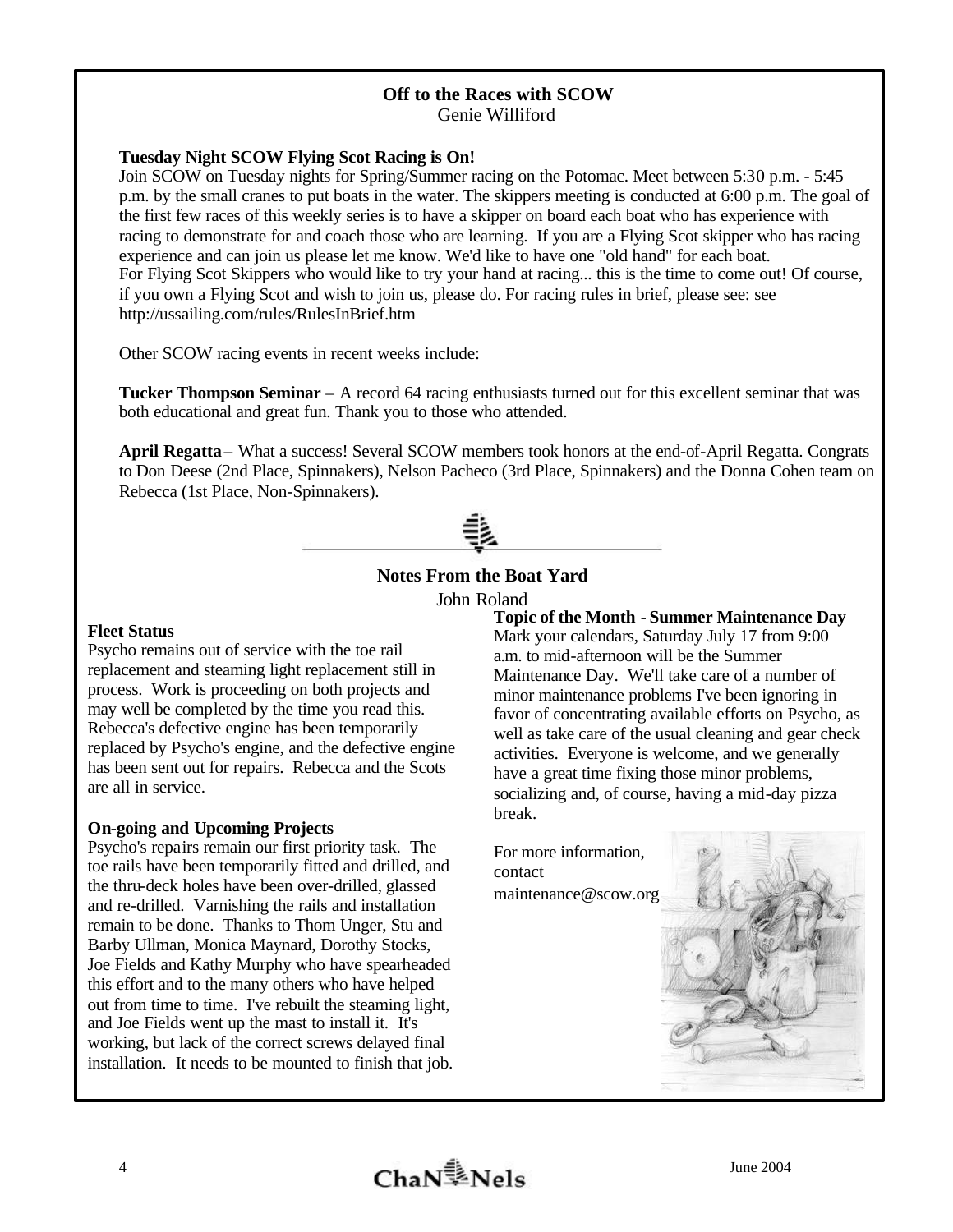

**Ria Ple, Larry Gemoets, & Monica Ross at Checkout Day**

## **Annual Canoe & Kayak Trip with Options** Reserve Your Space Today!

The Annual Canoe & Kayak Trip with Options will be held July  $23 - 25$ , 2004, with a 1-day only option possible for Sunday, July 25, the day we will be on the river paddling. Full details about this trip are on-line in the May issue of Channels at http://www.scow.org/chan/chanmay04.pdf. To secure your space now while registration is still open, send an email to our trip organizer, Phil Bender, at paddle@scow.org ASAP to request a reservation form and instructions on where to send your check. You may cancel and receive a full 100% refund as long as you do so by July 10, a full two weeks before the trip. Your level of risk of signing up now is very low, while the level of fun and satisfaction to be had is very high. So check your calendar today to determine if you can come and have fun with us, and sign up if the date(s) are open.



*(Photo courtesy of Skipper Mike Geissinger)* **George Umberger and Declan Conroy aboard s /v Euphoria during the Memorial Day Raft-up**



**Special Olympics Sailing is Here!**

This year, SCOW is once again supporting the Special Olympics program. If you've never had the opportunity to participate in this wonderfully heartwarming experience, this is the year to do it. For those of you not familiar with Special Olympics, here is the game plan:

Each Monday in June (7th, 14th, 21st, 28th), skippers, crew, and athletes (Special Olympic participants) convene at the Marina around 5:30 p.m.- 5:45 p.m. for an evening of sailing, friendship, and fun. This year e will be sailing the 3 SCOW Flying Scots, 2 WSM Flying Scots, and two personallyowned Flying Scots. Each boat will contain one skipper, one crew, and one/two athletes. In addition, some volunteers arrive at the marina early to help rig the Scots so that we get into the water and under sail by 6:00 p.m. to enjoy the evening sails.

This is a great opportunity to get out on the water, meet fellow SCOW skippers and crew, make new friends, get that warm fuzzy, laugh a lot and have a wonderful, all-inclusive sail.

If you can help out with the wonderful event, please email Monika O'Connor at mmoconnor@mindspring.com with the Mondays you can assist.

PS - If you've already volunteered, you should have received a separate email with a schedule to date. If you volunteered but did not receive a separate email, contact Monika O'Connor at the email address above and she will get you on the list!